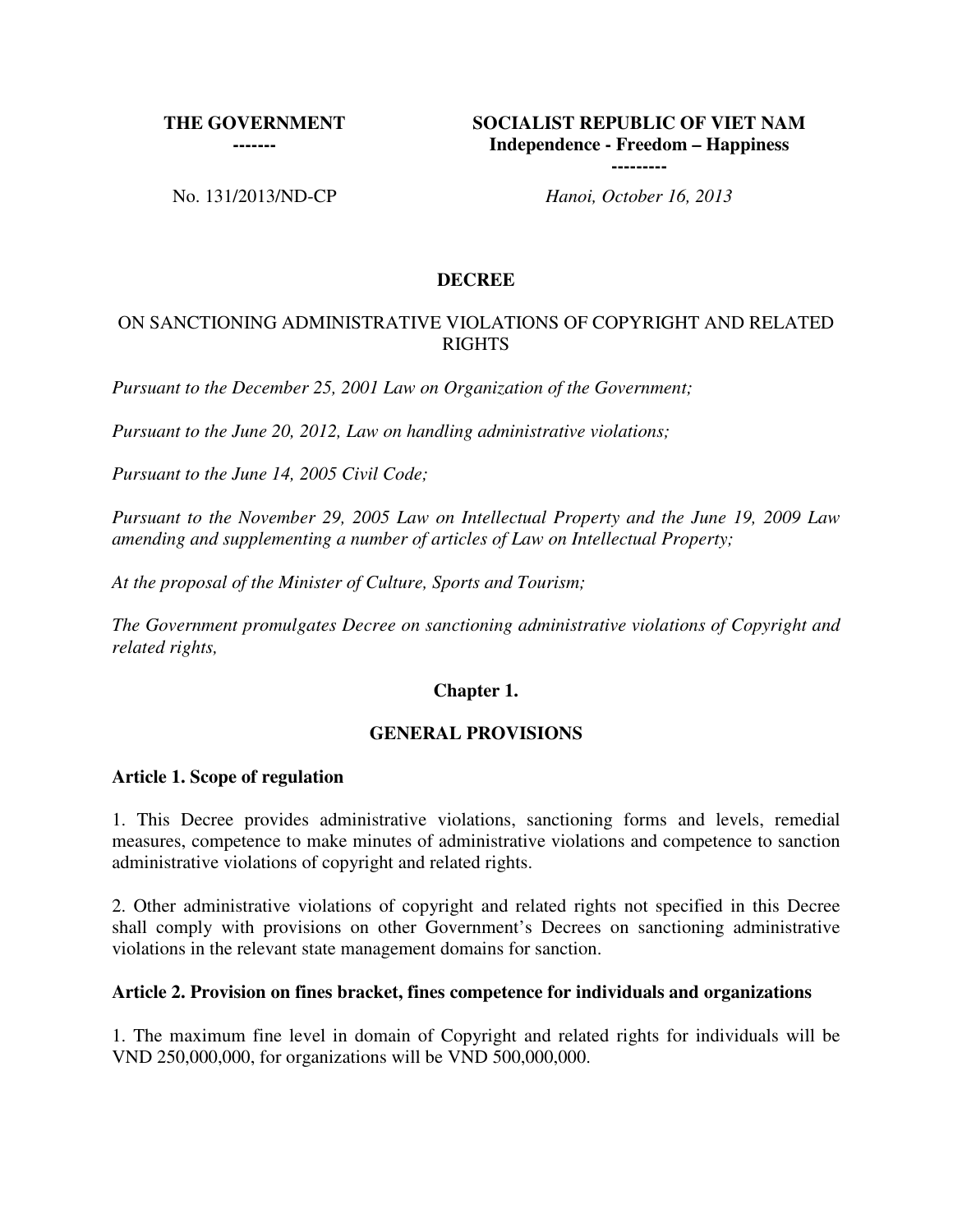2. The fines bracket specified in Chapter II of this Decree is fines bracket applied to individuals, except for cases specified in Clauses 1, 2, 3 and 4 Article 5; Clause 1 and point b Clause 2 Article 7 of this Decree. For a same violation, fines bracket applicable to organizations will be equal to twice of the fines bracket applicable to individuals.

3. The competence to impose fines of titles defined in Chapter III of this Decree is the competence applied to individuals. The competence to impose fines for organizations shall be more than twice of the competence to impose for individuals.

### **Article 3. Remedial measures**

Apart from remedial measures specified in points d, dd, e and g Clause 1 Article 28 of the Law on handling of administrative violations, individuals and organizations committing administrative violations of copyright and related rights may also be subject to one or many of the following remedies:

1. Forcible correction of author's name, name of the work, name of performers;

2. Forcible withdrawal of certificate of copyright registration, certificate of related-right registration;

3. Forcibly removing copies of works, performances, phonograms, video recordings, or broadcasts which are infringed in electronic form, on internet and digital environment;

4. Forcible refund of royalties, remuneration, or material benefits obtained from committing violation, to copyright or related right holders.

### **Chapter 2.**

### **ADMINISTRATIVE VIOLATIONS, SANCTIONING FORMS AND REMEDIAL MEASURES**

#### **Article 4. Violations of regulation on registration**

1. A fine of between VND 2,000,000 and 3,000,000 shall be imposed for failing to return a copyright or related right registration certificate after a competent agency has issued a decision invalidating or revoking it.

2. A fine of between VND 3,000,000 and 5,000,000 shall be imposed for declaring untruthfully papers, documents in dossier to be granted a copyright or related right registration certificate.

3. A fine of between VND 5,000,000 and 8,000,000 shall be imposed for using a copyright or related right registration certificate after a competent agency has issued a decision invalidating or revoking it.

4. Remedial measures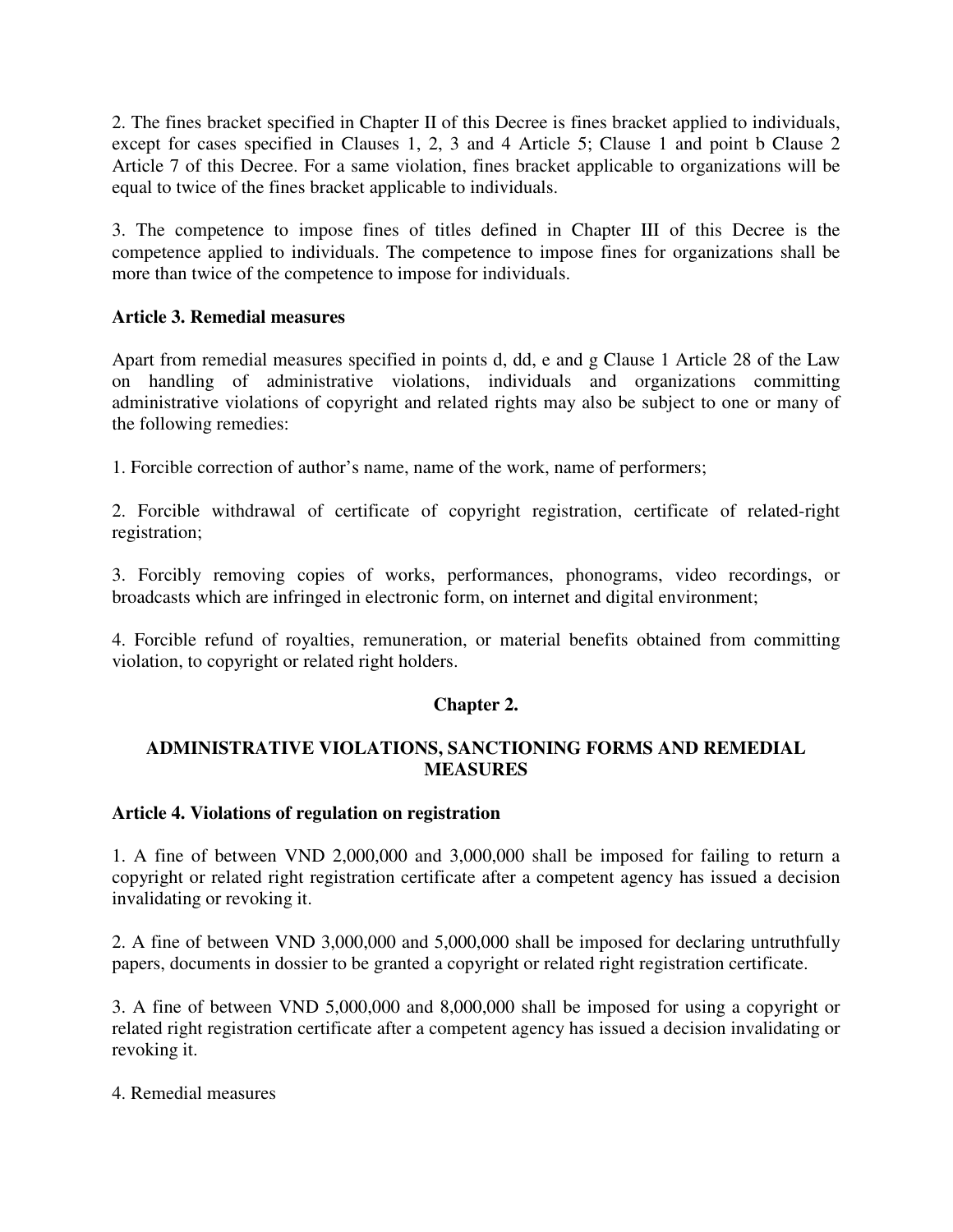Forcible withdrawal of copyright or related right registration certificate for violations specified in Clauses 1, 2, and 3 of this Article.

### **Article 5. Violations of regulations on operation of collective representative organizations involving Copyright and related rights**

1. A fine of between VND 500,000 and 1,000,000 shall be imposed for failing to execute the report regime about collective representative operation of Copyright and related rights to competent state agencies in accordance with regulations.

2. A fine of between VND 1,000,000 and 3,000,000 shall be imposed for carrying out activities outside the scope of the written entrustment contracts signed with copyright or related right holders.

3. A fine of between VND 3,000,000 and 5,000,000 shall be imposed for carrying out activities without the written entrustment contracts signed with copyright or related right holders.

4. A fine of between VND 5,000,000 and 10,000,000 shall be imposed for carrying out activities outside domains already licensed by competent state agency.

5. A fine of between VND 10,000,000 and 15,000,000 shall be imposed for operating under the name of a collective representative organization of copyright and related rights.

6. Remedial measures:

Forcible refund of royalties, remuneration, or material benefits obtained from committing violations specified in Clauses 2, 3, 4 and 5 of this Article, to copyright or related right holders.

### **Article 6. Violations of regulations on assessment of copyright and related rights**

1. A fine of between VND 2,000,000 and 3,000,000 shall be imposed for conducting assessment of Copyright and related rights in case they should have refused assessment according to regulations.

2. A fine of between VND 3,000,000 and 5,000,000 shall be imposed for making untruthful assessment conclusions for self-seeking purposes.

3. Additional sanction form:

Deprivation of the right to use copyright or related right assessor cards, certificates of copyright or related right assessment organization for between 1thru 3 months, for violations specified in Clause 1 and Clause 2 of this Article.

#### **Article 7. Violations of regulation on operation of consultancy and service organizations**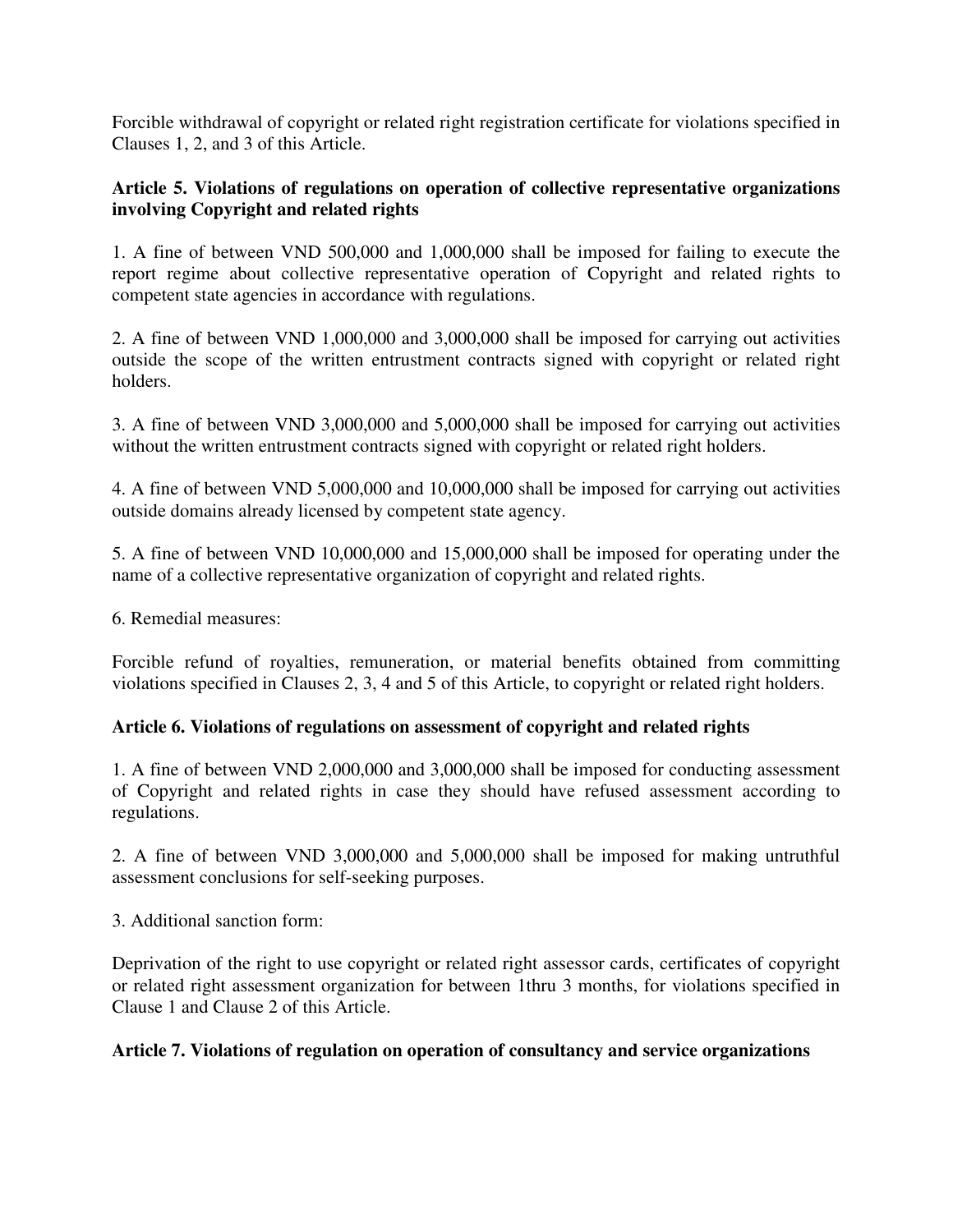1. A fine of between VND 1,000,000 and 3,000,000 shall be imposed for failing to execute the report regime about operation of consultancy and service to competent state agencies in accordance with regulations.

2. A fine of between VND 3,000,000 and 5,000,000 shall be imposed for any of the following violations:

a) Failing to satisfy conditions of heads of Copyright and related-right consultancy and service organizations in accordance with regulations;

b) Using persons who provide consultancy and services of Copyright and related rights but are not eligible in accordance with regulations.

3. A fine of between VND 5,000,000 and 10,000,000 shall be imposed for carrying out under the name of a consultancy and service organization activities of copyright and related-right consultancy and service.

## **Article 8. Acts of transporting, stockpiling the pirated goods**

1. A fine of between VND 3,000,000 and 5,000,000 shall be imposed for transporting goods produced without permission of the copyright or related right holders.

2. A fine of between VND 5,000,000 and 10,000,000 shall be imposed for stockpiling goods produced without permission of the copyright or related right holders.

3. Additional sanction form:

Confiscation of material evidence used for committing acts of violation specified in Clause 1 and Clause 2 of this Article.

### **Article 9. Acts of infringing upon the right to attach one's name to or title works**

1. A fine of between VND 2,000,000 and 3,000,000 shall be imposed for using a work without indicating the real name or pen name of its author or its title or indicating a wrong real name or pen name of the author or a wrong title of the work on copies of the work, phonogram, video recording or broadcast program.

2. Remedial measures:

a) Forcible correction publicly on means of mass media about false information for violation specified in Clause 1 of this Article;

b) Forcible correction of the name of author, title of the work on copies of the work, phonogram, video recording or broadcast program which contain false information about name of author, title of the work for violation specified in Clause 1 of this Article.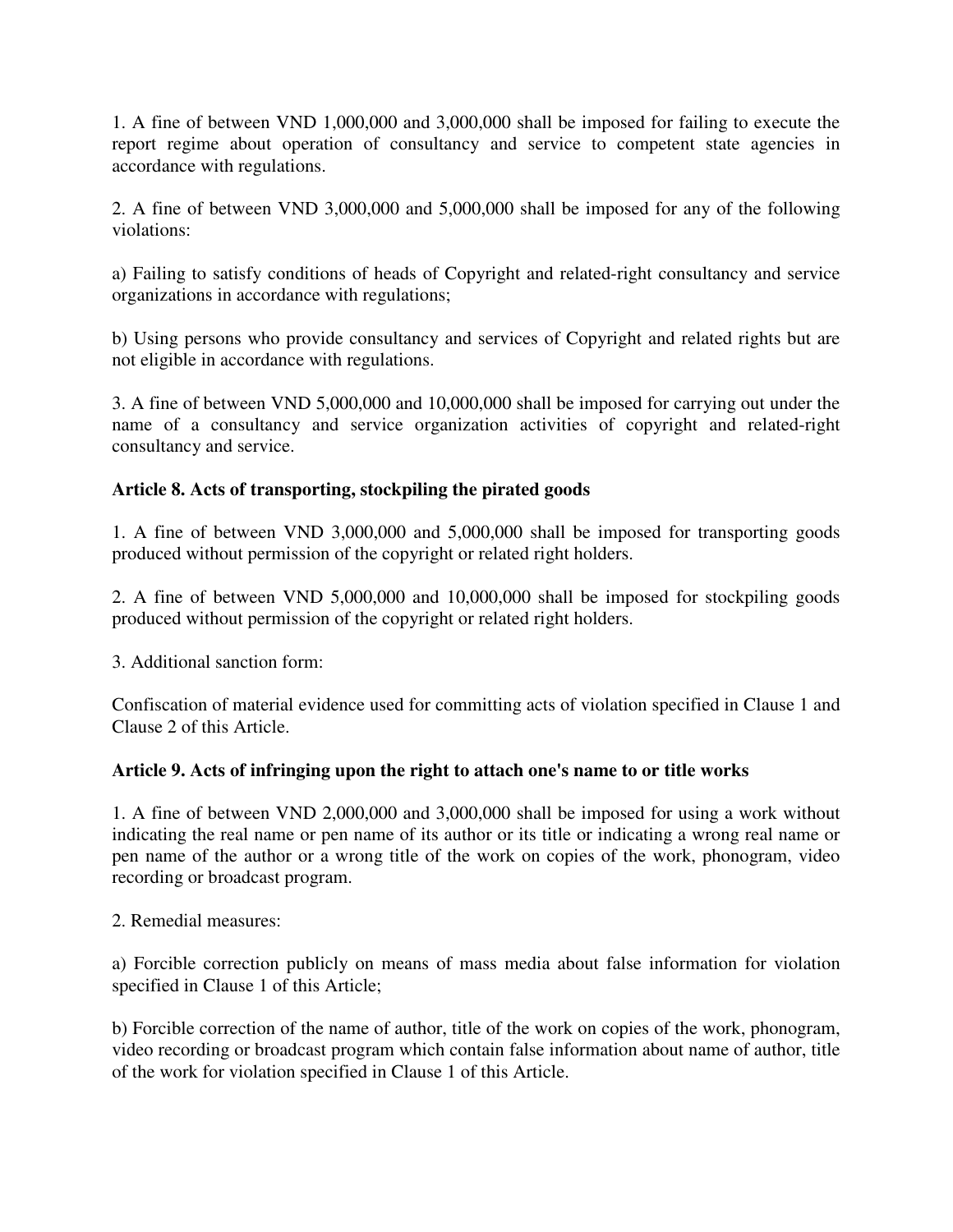### **Article 10. Acts of infringing upon the right to protect the integrity of works**

1. A fine of between VND 3,000,000 and 5,000,000 shall be imposed for arbitrarily modifying or mutilating a work causing damage to honor and prestige of the author.

2. A fine of between VND 5,000,000 and 10,000,000 shall be imposed for distorting a work causing damage to honor and prestige of the author.

3. Remedial measures:

a) Forcible correction publicly on means of mass media about inaccurate information for violation specified in Clause 1 and Clause 2 of this Article;

b) Forcibly removing copies of the work which is infringed, in electronic form, on internet and digital environment, or forcible destruction of material evidence of violation for acts specified in Clause 1 and Clause 2 of this Article.

### **Article 11. Acts of infringing upon the right to publicize works**

1. A fine of between VND 5,000,000 and 10,000,000 shall be imposed for publishing the work without permission of the copyright holders in accordance with regulations.

2. Remedial measures:

Forcible correction publicly on means of mass media for violation specified in Clause 1 of this Article.

### **Article 12. Acts of infringing upon the right to make derivative works**

1. A fine of between VND 5,000,000 and 10,000,000 shall be imposed for making derivative works without permission of the copyright holders.

2. Remedial measures:

Forcibly removing copies of the work which is infringed, in electronic form, on internet and digital environment, for violations specified in Clause 1of this Article.

### **Article 13. Acts of infringing upon the right to allow performing the works to the public**

1. A fine of between VND 5,000,000 and 10,000,000 shall be imposed for live performance of a work to the public without permission of the copyright holders in accordance with regulations.

2. A fine of between VND 10,000,000 and 15,000,000 shall be imposed for performance through audio- or video-recorded programs or whatever technical means accessible by the public without permission of the copyright holder in accordance with regulations.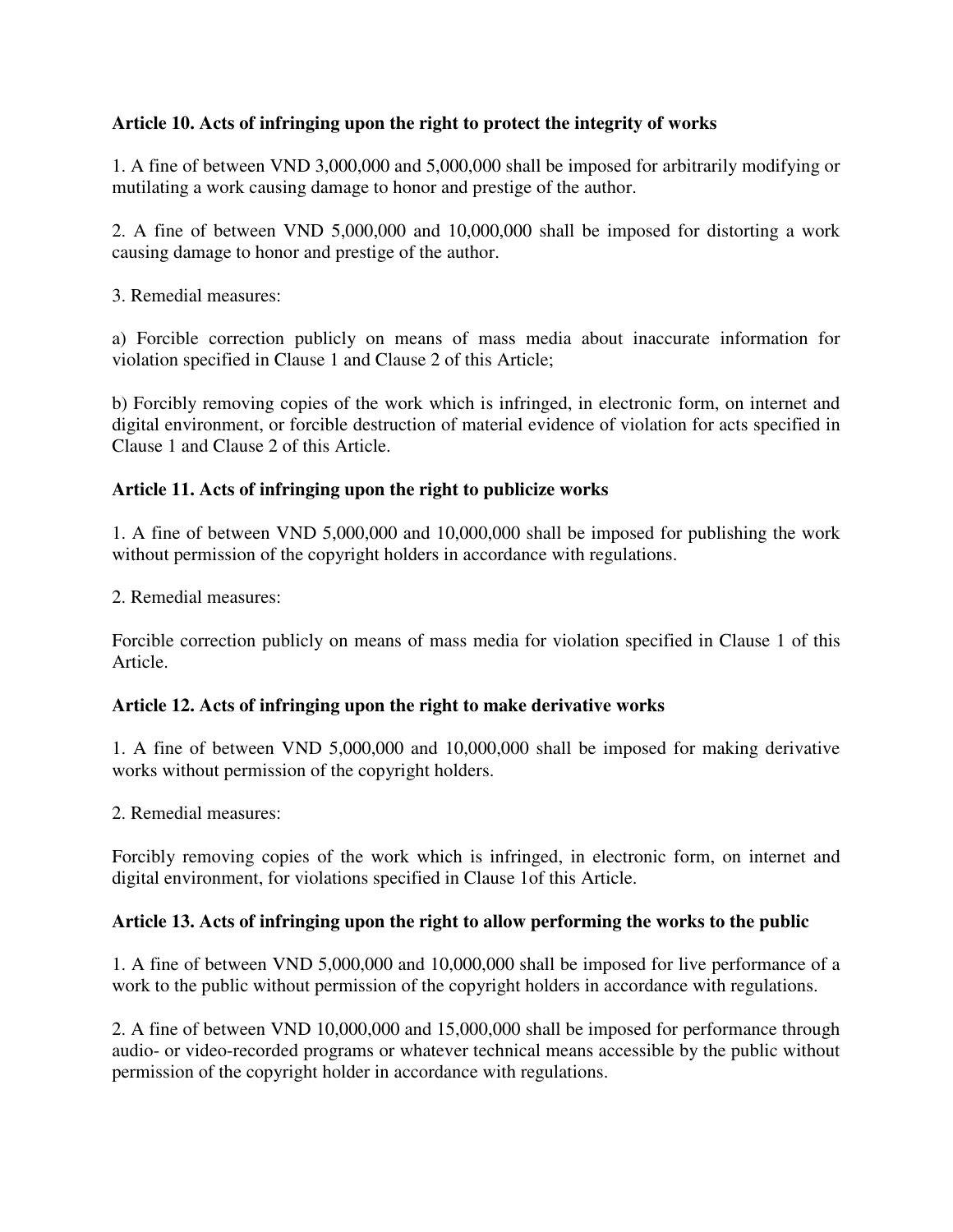#### 3. Remedial measures:

Forcibly removing copies of phonogram, video recording, which are infringed, for violation specified in Clause 2 of this Article.

### **Article 14. Acts of infringing upon the right to rent originals or copies of cinematographic works or computer programs**

A fine of between VND 5,000,000 and 10,000,000 shall be imposed for renting originals or copies of cinematographic works or computer programs without permission of the copyright holders in accordance with regulations.

### **Article 15. Acts of infringing upon the right to distribute works**

1. A fine of between VND 10,000,000 and 30,000,000 shall be imposed for distributing the works without permission of the copyright holders.

2. Remedial measures:

Forcibly removing copies of the work which is infringed, in electronic form, on internet and digital environment, or forcible destruction of material evidence of violation for act specified in Clause 1 of this Article.

#### **Article 16. Acts of infringing upon the right to import originals or copies of works**

1. A fine of between VND 200,000,000 and 250,000,000 shall be imposed for importing originals or copies of works without permission of the copyright holders in accordance with regulations.

2. Remedial measures:

a) Forcible re-export of material evidence used for committing acts of violation specified in Clause 1 of this Article;

b) Forcible of destruction of material evidence used for committing acts of violation specified in Clause 1 of this Article in case the remedial measure specified in point a of this Clause is not applied.

#### **Article 17. Acts of infringing upon the right to communicate works to the public**

1. A fine of between VND 15,000,000 and 30,000,000 shall be imposed for communicating a work to the public by wire or wireless means, electronic information network or any technical means without permission of the copyright holder in accordance with regulations.

2. Remedial measures: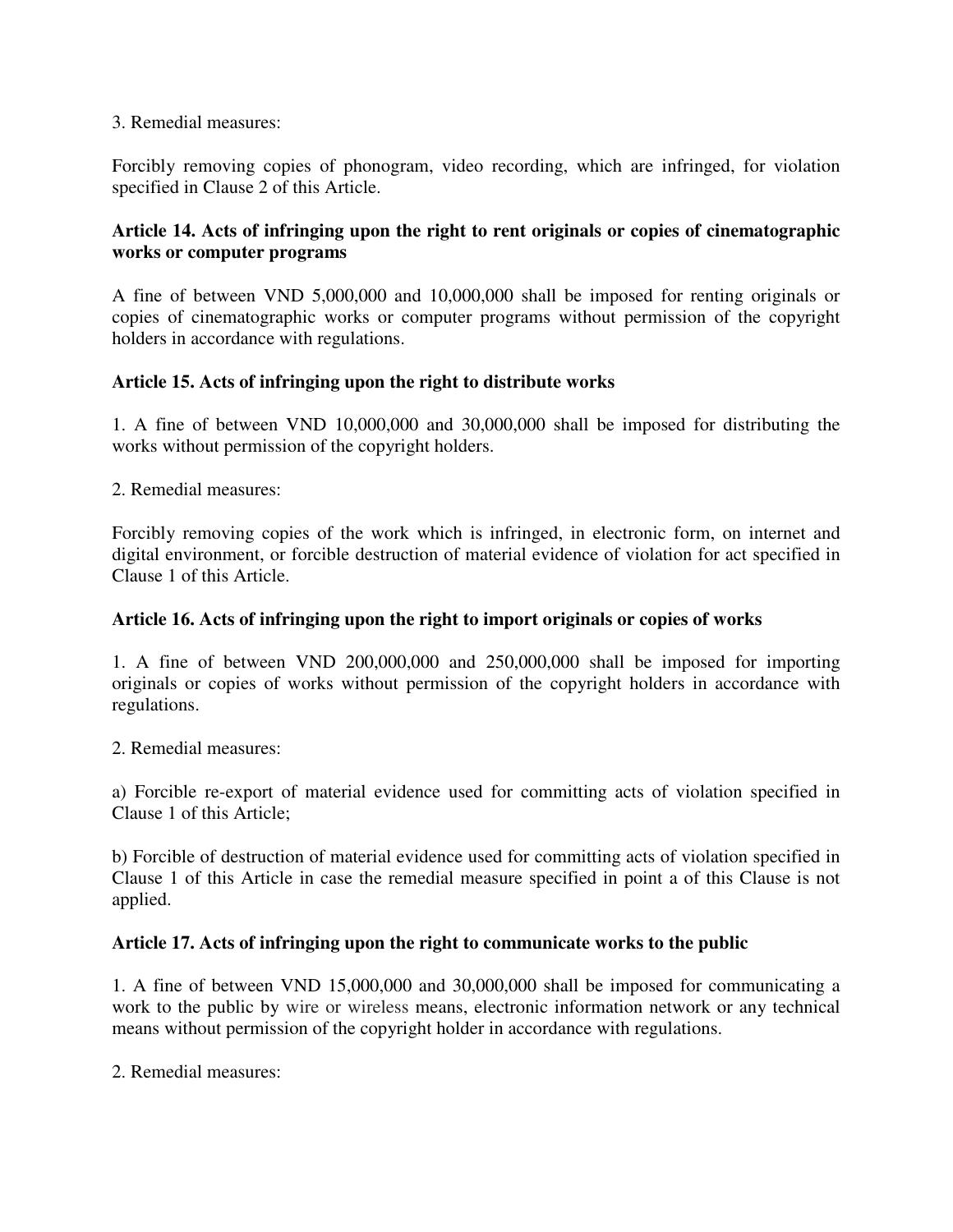Forcibly removing copies of the work which is infringed, for violation specified in Clause 1 of this Article.

### **Article 18. Acts of infringing upon the right to reproduce works**

1. A fine of between VND 15,000,000 and 35,000,000 shall be imposed for reproducing the works without permission of the copyright holders.

2. Remedial measures:

Forcibly removing copies of the work which in infringed, in electronic form, on internet and digital environment, or forcible destruction of material evidence of violation for act specified in Clause 1 of this Article.

#### **Article 19. Acts of forging signatures of authors on the works**

1. A fine of between VND 10,000,000 and 15,000,000 shall be imposed for forging signatures of authors on the works.

2. Remedial measures:

Forcible destruction of material evidence used for committing acts of violation specified in Clause 1 of this Article.

### **Article 20. Acts of infringing upon the right to apply technological solutions to self-protect copyright**

1. A fine of between VND 3,000,000 and 5,000,000 shall be imposed for internationally deleting or modifying copyright management information in electronic from attached to the original or copies of a work.

2. A fine of between VND 5,000,000 and 10,000,000 shall be imposed for intentionally canceling or deactivating technical and technological solutions applied by the copyright holder to protect copyright to his/her work .

3. A fine of between VND 10,000,000 and 20,000,000 shall be imposed for producing, assembling, mutating, distributing, importing, exporting, selling or renting devices or system to deactivate technical and technological solutions applied by the copyright holder to protect copyright to his/her work.

4. Remedial measures:

a) Forcible re-export of material evidence used for committing acts of violation for import specified in Clause 3 of this Article;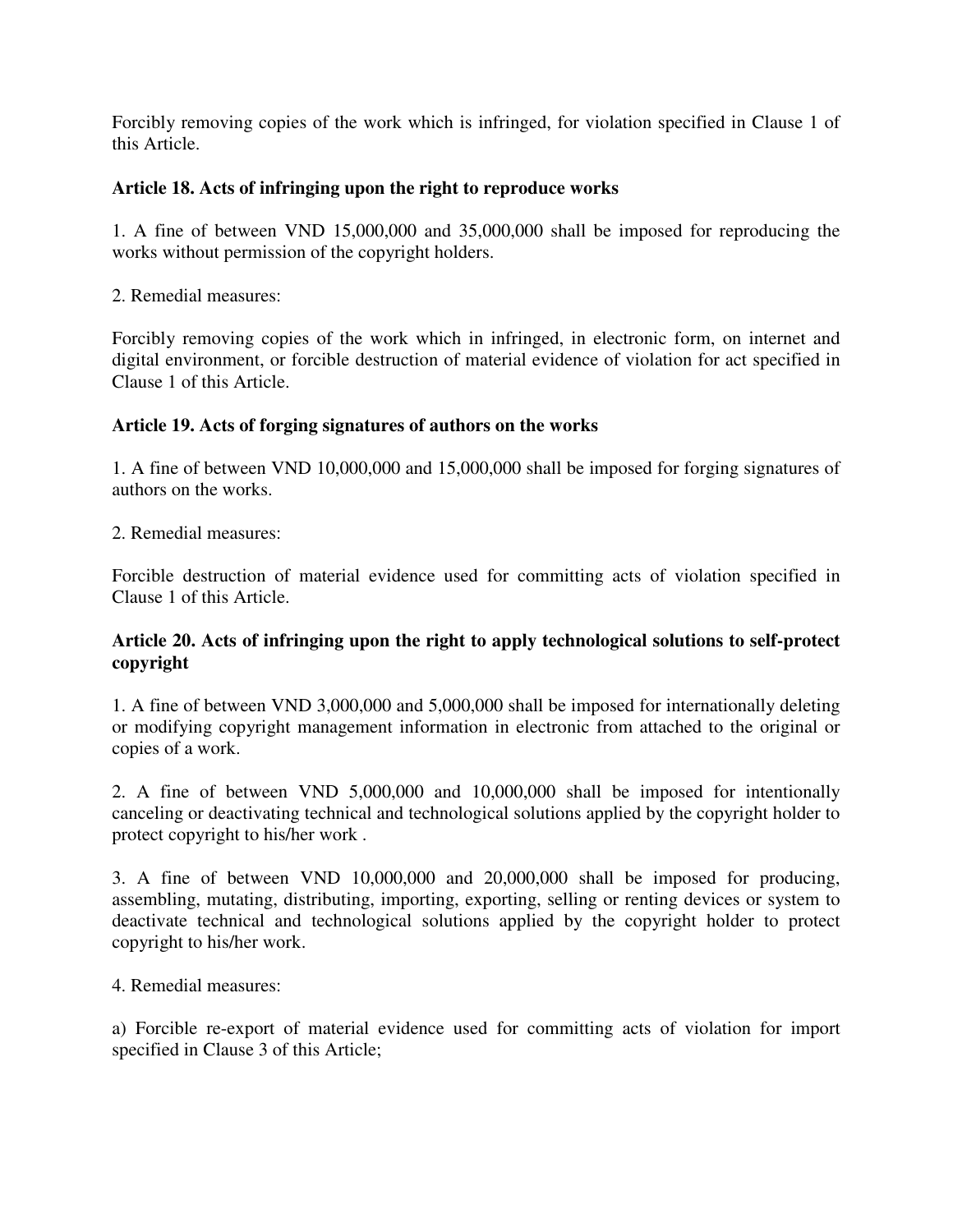b) Forcible of destruction of material evidence used for committing acts of violation specified in Clause 2 and Clause 3 of this Article in case the remedial measure specified in point a of this Clause is not applied.

## **Article 21. Acts of infringing upon the right to introduce names of performers**

1. A fine of between VND 2,000,000 and 3,000,000 shall be imposed for failing to state the name or stating a wrong name of the performer on phonogram, video recording or broadcast.

2. A fine of between VND 3,000,000 and 5,000,000 shall be imposed for impersonating a performer in a performance.

3. Remedial measures:

a) Forcible correction publicly on means of mass media or modifying accurate name of the performers for violation specified in Clause 1 of this Article;

b) Forcibly removing copies of phonogram, video recording which are infringed, in electronic form, on internet and digital environment, or forcible destruction of material evidence of violation for act specified in Clause 2 of this Article.

## **Article 22. Acts of infringing upon the right to protect the integrity of performed images**

1. A fine of between VND 3,000,000 and 5,000,000 shall be imposed for arbitrarily modifying or mutilating performed images causing damage to honor and prestige of the performer.

2. A fine of between VND 5,000,000 and 10,000,000 shall be imposed for distorting performed images causing damage to honor and prestige of the performer.

3. Remedial measures:

a) Forcible correction publicly on means of mass media for violations specified in Clause 1 and Clause 2 of this Article;

b) Forcibly removing copies of the infringed performance, in electronic form, on internet and digital environment, or forcible destruction of material evidence of violation for acts specified in Clause 1 and Clause 2 of this Article.

### **Article 23. Acts of infringing upon the right of performers to fix live performances**

1. A fine of between VND 3,000,000 and 5,000,000 shall be imposed for fixing live performance on phonogram or video recording without permission of the right holders of performer.

2. Remedial measures: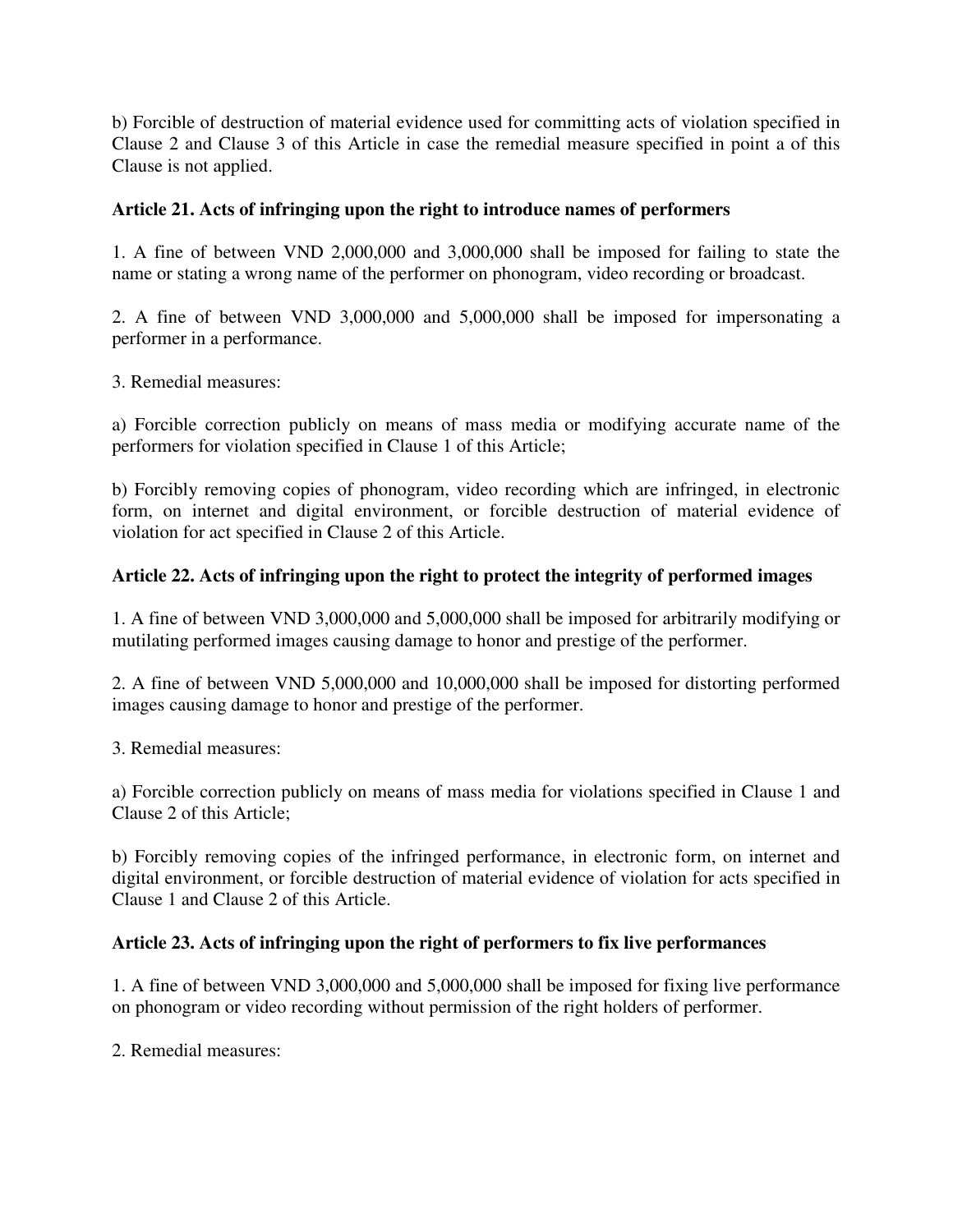Forcibly removing copies of the infringed performance, in electronic form, on internet and digital environment, or forcible destruction of material evidence of violation for act specified in Clause 1 of this Article.

## **Article 24. Acts of infringing upon the right to reproduce performances**

1. A fine of between VND 15,000,000 and 35,000,000 shall be imposed for act of reproduce a performance already fixed on a phonogram or video recording without permission of the right holder of performer.

2. Remedial measures:

Forcibly removing the infringing element or copies of performance, in electronic form, on internet and digital environment, or forcible destruction of material evidence of violation for act specified in Clause 1 of this Article.

### **Article 25. Acts of infringing upon the right to broadcast or otherwise communicate unfixed performances to the public**

1. A fine of between VND 20,000,000 and 40,000,000 shall be imposed for broadcasting or otherwise communicating an unfixed performance to the public without permission of the right holder of performer, unless such performance is intended for broadcasting.

2. Remedial measures:

Forcibly removing copies of the infringed performance, in electronic form, on internet and digital environment, or forcible destruction of material evidence of violation for act specified in Clause 1 of this Article.

### **Article 26. Acts of infringing upon the right to distribute originals or copies of performances to the public**

1. A fine of between VND 10,000,000 and 30,000,000 shall be imposed for distributing the original or copies of a performance to the public without consent of the right holder of performer.

2. Remedial measures:

Forcibly removing copies of performance, in electronic form, on internet and digital environment, or forcible destruction of material evidence of violation for act specified in Clause 1 of this Article.

### **Article 27. Acts of infringing upon the right to reproduce phonograms or video recordings**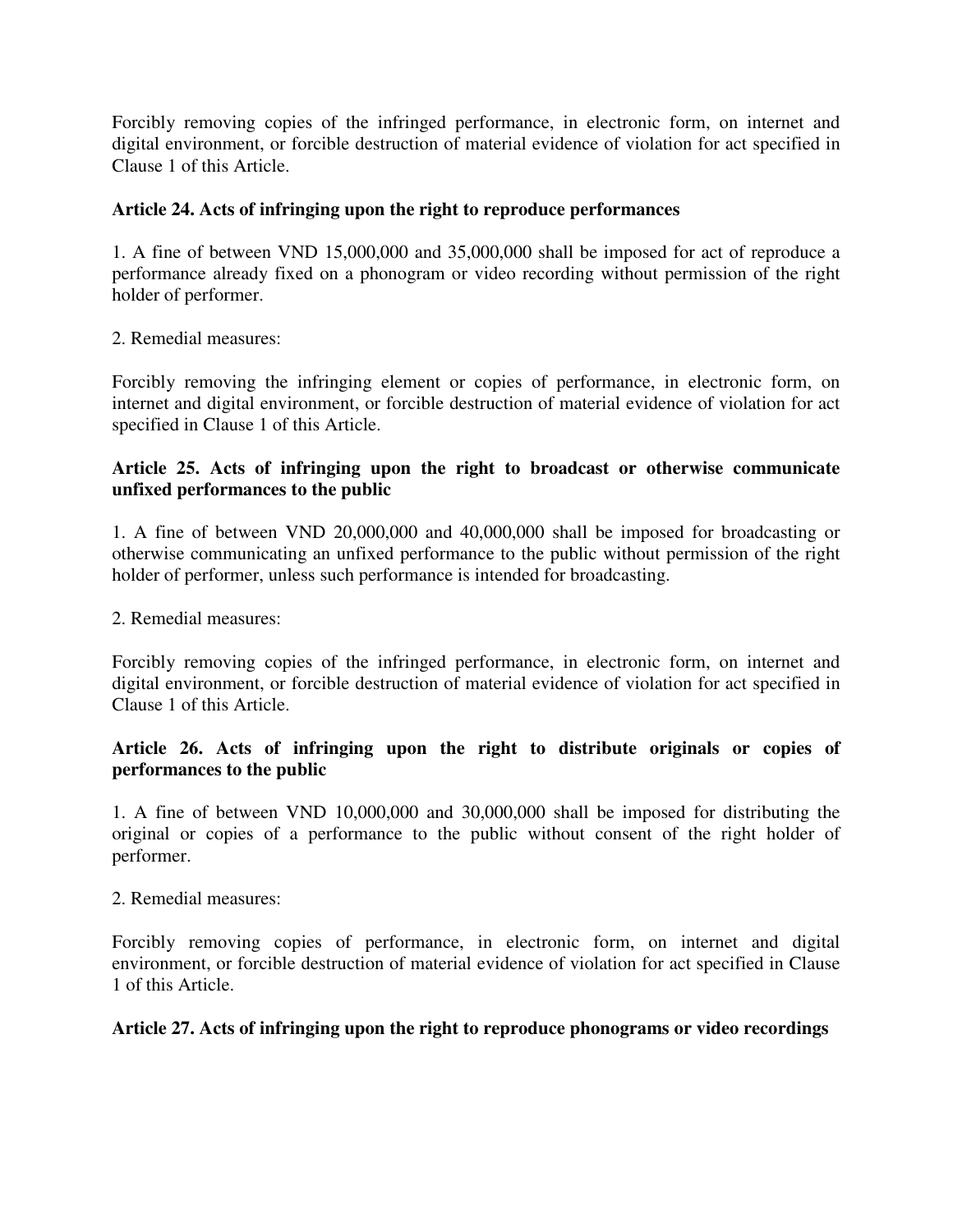1. A fine of between VND 15,000,000 and 35,000,000 shall be imposed for reproducing phonograms or video recordings without permission of the right holders of producers of phonograms or video recordings.

2. Remedial measures:

Forcibly removing copies of phonogram, video recording, in electronic form, on internet and digital environment, or forcible destruction of material evidence of violation for act specified in Clause 1 of this Article.

### **Article 28. Acts of infringing upon the right to distribute originals or duplicates of phonograms or video recordings to the public**

1. A fine of between VND 10,000,000 and 30,000,000 shall be imposed for distributing originals or duplicates of a phonogram or video recording without permission of the right holder of producers of phonograms or video recordings.

2. Remedial measures:

Forcibly removing copies of phonogram, video recording, in electronic form, on internet and digital environment, or forcible destruction of material evidence of violation for act specified in Clause 1 of this Article.

### **Article 29. Acts of using phonograms or video recordings already published for commercial purposes**

1. A fine of between VND 5,000,000 and 10,000,000 shall be imposed for using a phonogram or video recording already published for commercial purpose in restaurants, tourist accommodation establishments, stores, supermarkets without paying royalty or remuneration for such use to copyright owner, related-right owner in accordance with regulations.

2. A fine of between VND 10,000,000 and 15,000,000 shall be imposed for any of the following violations:

a) Using a phonogram or video recording already published for commercial purpose to broadcast without paying royalty or remuneration for such use to copyright owner, related-right owner in accordance with regulations;

b) Using a phonogram or video recording already published for commercial purpose in domains of aviation, public traffic and other trading operations without paying royalty or remuneration for such use to owner in accordance with regulations.

3. A fine of between VND 15,000,000 and 25,000,000 shall be imposed for using a phonogram or video recording already published for commercial purpose in karaoke service, post and telecommunication service, digital environment business establishments without paying royalty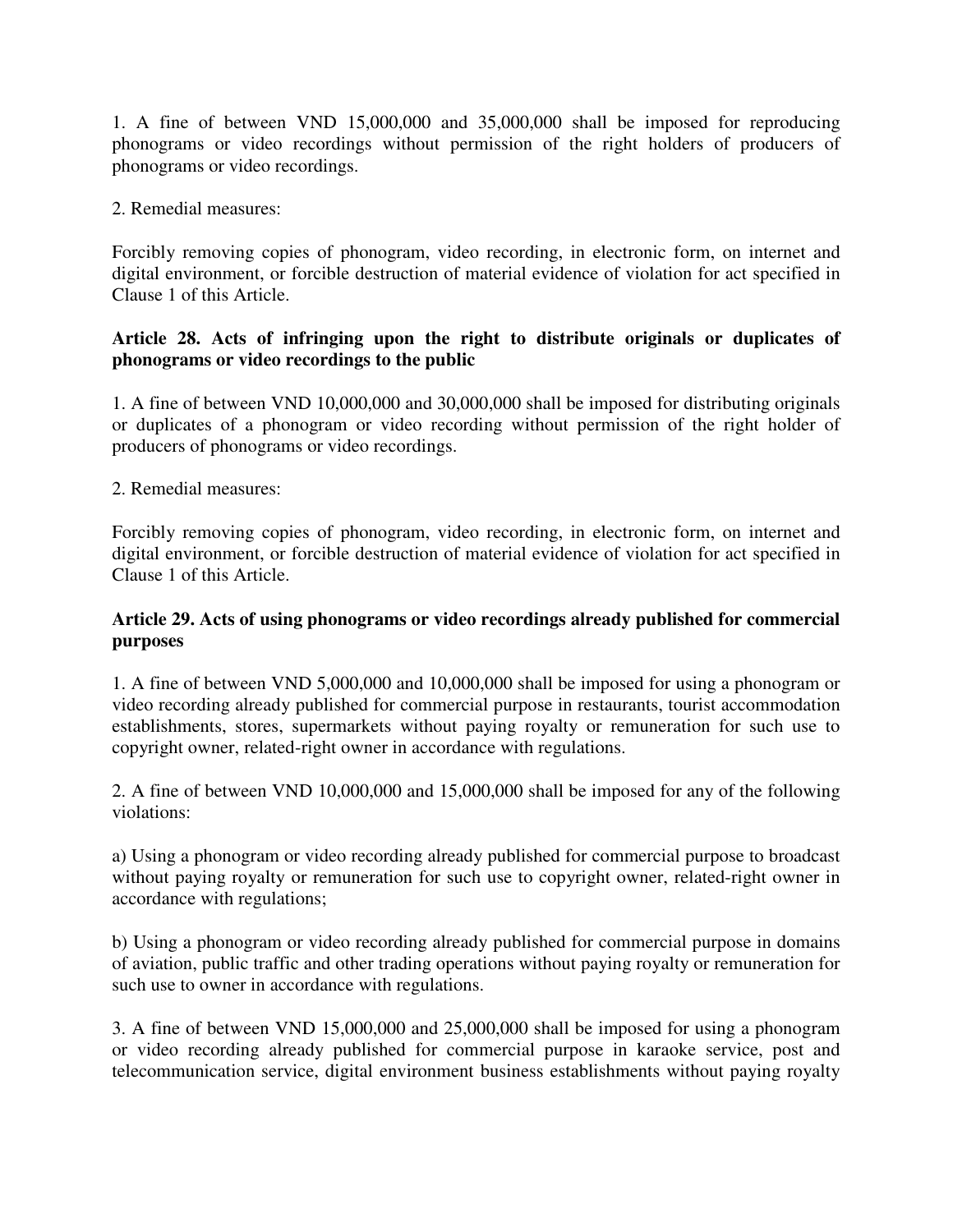or remuneration for such use to copyright owner, related-right owner in accordance with regulations.

4. Remedial measures:

Forcibly removing copies of phonogram, video recording, in electronic form, on internet and digital environment, for acts specified in Clause 2 and Clause 3 of this Article.

### **Article 30. Acts of infringing upon the right to broadcast or rebroadcast broadcasts**

1. A fine of between VND 70,000,000 and 100,000,000 shall be imposed for acts of broadcasting or rebroadcasting a broadcast without permission of the right holder of the broadcasting organization.

2. Remedial measures:

Forcibly removing copies of fixed broadcasts which are fringed in electronic form, on the Internet and digital environment for violations specified in Clause 1of this Article.

### **Article 31. Acts of infringing upon the right to distribute broadcasts to the public**

1. A fine of between VND 10,000,000 and 30,000,000 shall be imposed for acts of distributing copies of broadcasts without permission of the right holder of the broadcasting organization.

#### 2. Remedial measures:

Forcibly removing copies of broadcasts in electronic form, on the Internet and digital environment, or forcible destruction of material evidence used for committing violations for acts specified in Clause 1of this Article.

#### **Article 32. Acts of infringing upon the right to fix broadcasts**

1. A fine of between VND 10,000,000 and 15,000,000 shall be imposed for acts of fixing broadcasts without permission of the right holder of the broadcasting organization.

2. Remedial measures:

Forcibly removing copies of broadcasts in electronic form, on the Internet and digital environment, or forcible destruction of material evidence used for committing violations for acts specified in Clause 1of this Article.

#### **Article 33. Acts of infringing upon the right to reproduce broadcasts**

1. A fine of between VND 15,000,000 and 35,000,000 shall be imposed for reproducing a fixed broadcast without permission of the right holder of the broadcasting organization.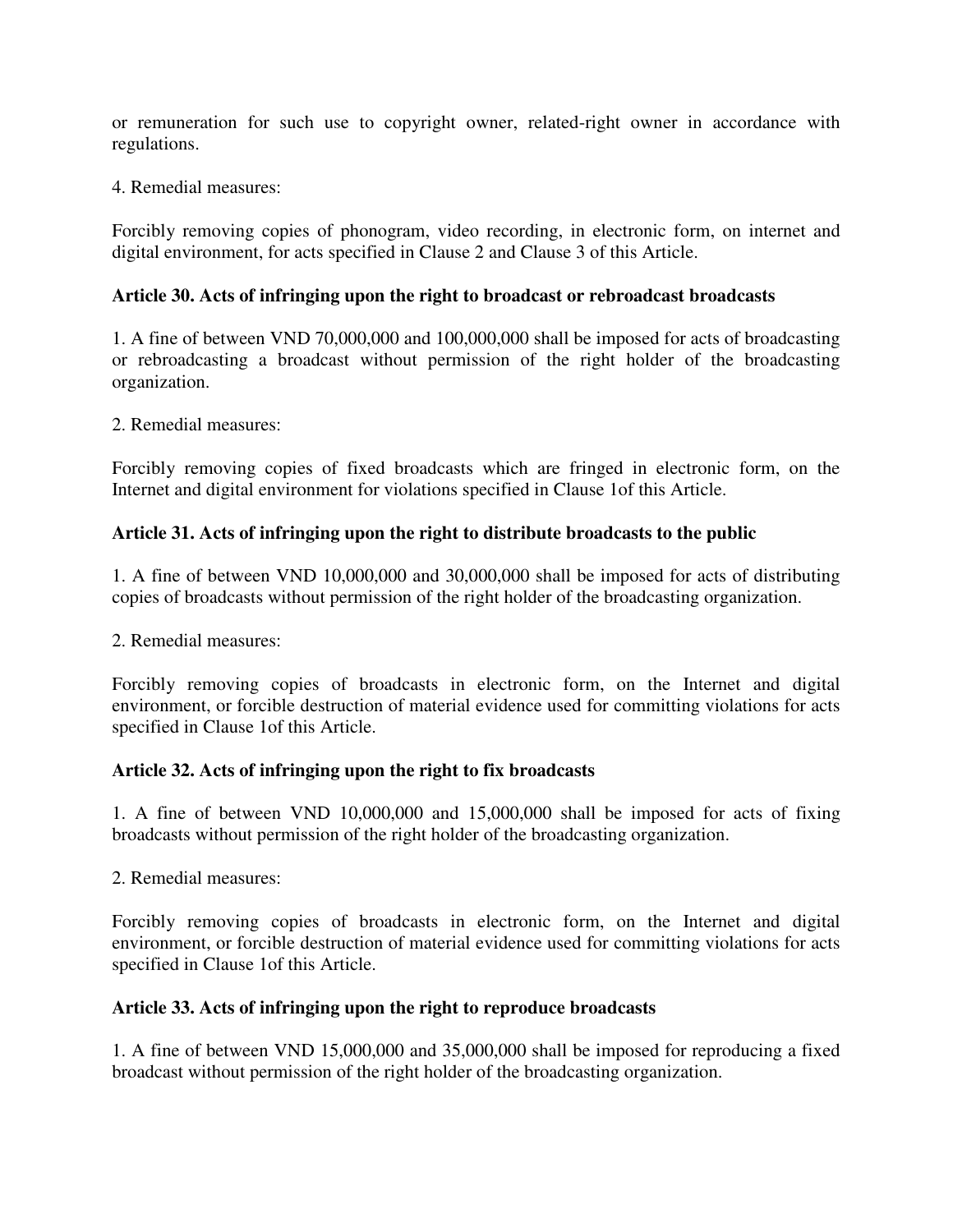#### 2. Remedial measures:

Forcibly removing copies of broadcasts in electronic form, on the Internet and digital environment, or forcible destruction of material evidence used for committing violations for acts specified in Clause 1of this Article.

#### **Article 34. Acts of reciting phonograms, video recordings, broadcasts**

1. A fine of between VND 5,000,000 and 10,000,000 shall be imposed for reciting phonograms or video recordings without permission of the right holders of producers of phonograms or video recordings.

2. A fine of between VND 10,000,000 and 20,000,000 shall be imposed for acts of reciting broadcasts without permission of the right holder of the broadcasting organization.

#### 3. Remedial measures:

Forcibly removing copies of phonograms, video recordings, broadcasts which are infringed in electronic form, on the Internet and digital environment, or forcible destruction of material evidence used for committing violations for acts specified in Clause 1and Clause 2 of this Article.

### **Article 35. Acts of infringing upon the right to apply technological solutions to self-protect related rights**

1. A fine of between VND 3,000,000 and 5,000,000 shall be imposed for disengaging or modifying right management information in electronic form without permission of the related right holder.

2. A fine of between VND 5,000,000 and 10,000,000 shall be imposed for intentionally canceling or deactivating technical solutions applied by the related right holder to protect his/ her/its related rights.

3. A fine of between VND 10,000,000 and 20,000,000 shall be imposed for broadcasting, distributing or importing for public distribution fixed performances and copies thereof or phonograms or video recordings with cancelled or modified right management information in electronic form without permission of the related right holder.

4. A fine of between VND 20,000,000 and 30,000,000 shall be imposed for producing, assembling, mutating, distributing, importing, exporting, selling or renting devices or system that help illegally decode encrypted program-carrying satellite signals.

5. A fine of between VND 30,000,000 and 40,000,000 shall be imposed for intentionally receiving or relaying encrypted program-carrying satellite signals without permission of the lawful distributor.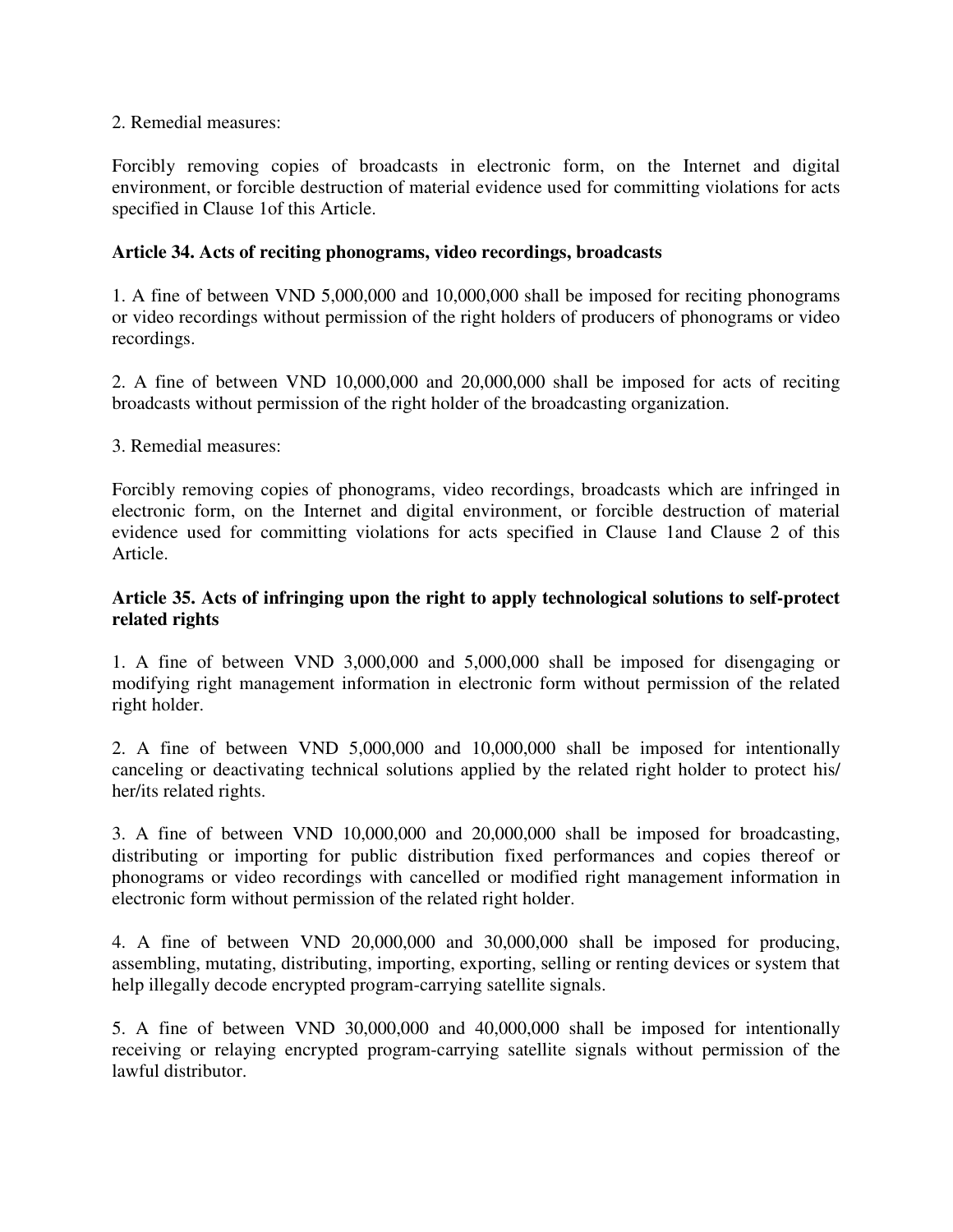6. Remedial measures:

a) Forcible re-export of material evidence used for committing acts of violation, for acts of import specified in Clause 3 and Clause 4 of this Article;

b) Forcible of destruction of material evidence used for committing acts of violation specified in Clauses 2, 3, 4 and 5 of this Article in case the remedial measure specified in point a of this Clause is not applied.

### **Chapter 3.**

### **COMPETENCE TO SANCTION ADMINISTRATIVE VIOLATIONS**

#### **Article 36. Competence to make minutes of administrative violations**

Titles specified in Articles 37, 38, 39 and 40 of this Decree and civil servants, public employees on their duty of inspection and examination, upon detecting administrative violations of copyright and related rights shall be entitled to make minutes of administrative violations in accordance with regulations.

#### **Article 37. Competence to sanction administrative violations of chairpersons of People's Committees of all levels**

1. Chairpersons of the communal People's Committees have right:

a) To impose fine up to VND 5,000,000;

b) Confiscate material evidence used for committing acts of administrative violation with value not exceeding the fine level specified in point a of this Clause;

c) To apply remedial measures specified in point dd Clause 1 Article 28 of the Law on handling of administrative violations.

2. Chairpersons of the district-level People's Committees have right:

a) To impose fine up to VND 50,000,000;

b) Deprive the right to use the practice certificate with a defined term;

c) Confiscate material evidence used for committing acts of administrative violation with value not exceeding the fine level specified in point a of this Clause;

d) To apply remedial measures specified in point dd and point e Clause 1 Article 28 of the Law on handling of administrative violations and Clauses 1, 2, 3 and 4 Article 3 of this Decree.

3. Chairpersons of the provincial People's Committees have right: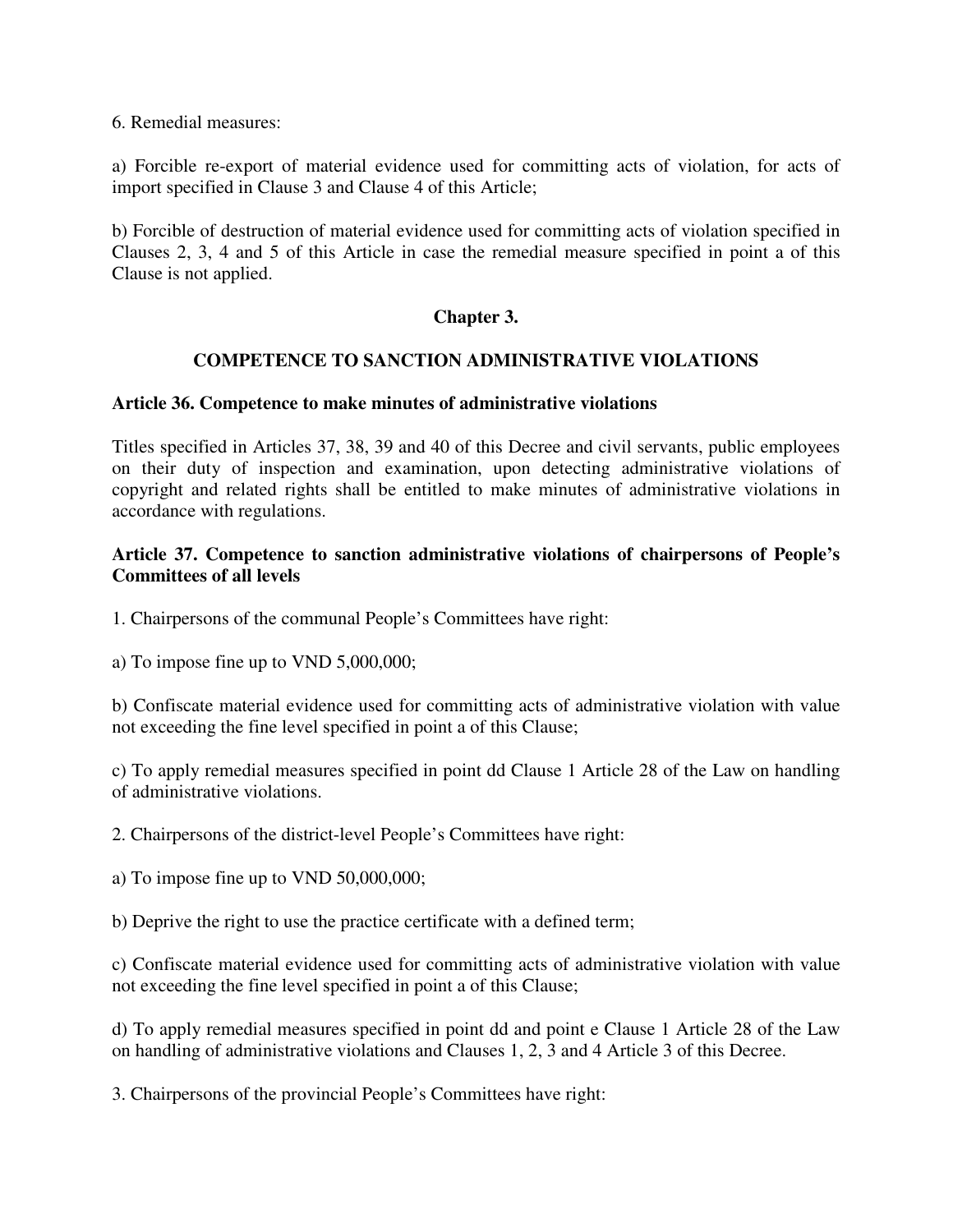a) To impose fine up to VND 250,000,000;

b) Confiscate the right to use the practice certificate with a defined term;

c) To confiscate material evidence used for committing acts of administrative violation;

d) To apply remedial measures specified in Article 3 of this Decree.

### **Article 38. Competence to sanction administrative violations of Culture, Sports and Tourism inspectorate agencies and other specialized inspectorate agencies**

1. Inspectors of Culture, Sports and Tourism on their duty have rights:

a) To impose fine up to VND 500,000;

b) Confiscate material evidence used for committing acts of administrative violation with value not exceeding the fine level specified in point a of this Clause;

c) To apply remedial measures specified in point dd Clause 1 Article 28 of the Law on handling of administrative violations.

2. The Chief Inspectors of the provincial Departments of Culture, Sports and Tourism, chiefs of specialized inspectorate teams at Department level have rights:

a) To impose fine up to VND 50,000,000;

b) Confiscate the right to use the practice certificate with a defined term;

c) Confiscate material evidence used for committing acts of administrative violation with value not exceeding the fine level specified in point a of this Clause;

d) To apply remedial measures specified in Article 3 of this Decree.

3. The Chiefs of specialized inspectorate teams at Ministerial level have rights:

a) To impose fine up to VND 175,000,000;

b) Confiscate the right to use the practice certificate with a defined term;

c) Confiscate material evidence used for committing acts of administrative violation with value not exceeding the fine level specified in point a of this Clause;

d) To apply remedial measures specified in Article 3 of this Decree.

4. The Chief Inspector of the Ministry of Culture, Sports and Tourism has rights: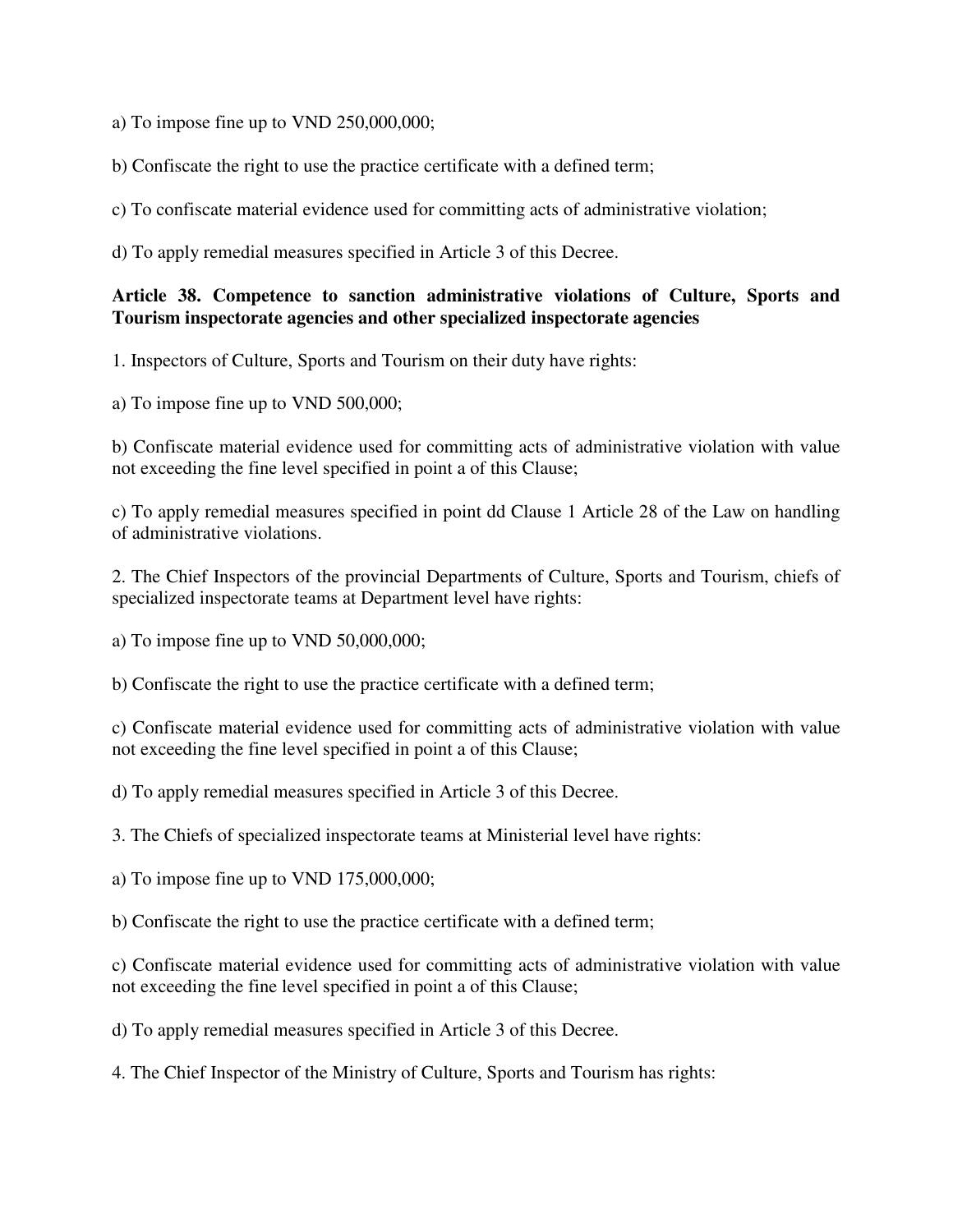a) To impose fine up to VND 250,000,000;

b) Confiscate the right to use the practice certificate with a defined term;

c) To confiscate material evidence used for committing acts of administrative violation;

d) To apply remedial measures specified in Article 3 of this Decree.

5. Competence to sanction administrative violations of other specialized inspectorate agencies

Inspectors and chief inspectors of specialized inspectorate agencies and persons, agencies assigned task of other specialized inspection have competence to sanction against administrative violations of copyright and related rights under their state management sectors specified in Chapter II of this Decree.

#### **Article 39. Competence to sanction administrative violations of People's Public Security**

1. People's policemen on their duty have right to impose a fine up to VND 500,000.

2. Heads of police posts and heads of people's policemen as prescribed in Clause 1 of this Article have right to impose a fine up to VND 1,500,000.

3. Commune-level police heads, heads of police stations, and heads of border-gate or exportprocessing zone police posts have rights:

a) To impose fine up to VND 2,500,000;

b) Confiscate material evidence used for committing acts of administrative violation with value not exceeding the fine level specified in point a of this Clause;

c) To apply remedial measures specified in point dd Clause 1 Article 28 of the Law on handling of administrative violations.

3. District-level police heads, Directors of provincial police sections including Directors of police sections for administrative management of social order, heads of police sections for investigation of social order-related crimes, directors of police sections for investigation of economic management order and position-related crimes, directors of Internal Political Security sections, directors of economic security sections, directors of cultural and thought security sections, directors of information security sections, directors of immigration management sections have rights:

a) To impose fine up to VND 25,000,000;

b) Confiscate the right to use the practice certificate with a defined term;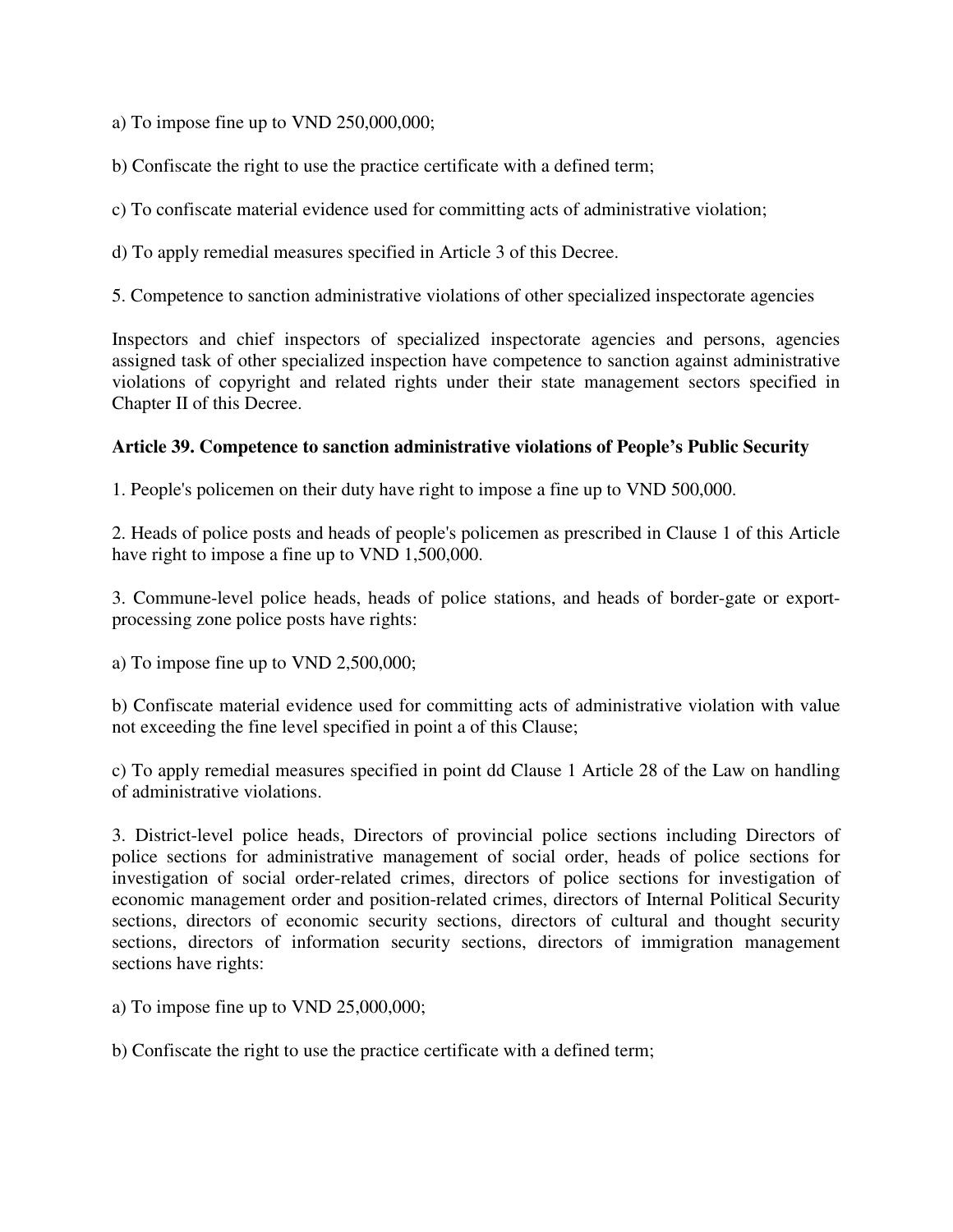c) Confiscate material evidence used for committing acts of administrative violation with value not exceeding the fine level specified in point a of this Clause;

d) To apply remedial measures specified in point dd and point e Clause 1 Article 28 of the Law on handling of administrative violations and Clauses 1, 2, 3 and 4 Article 3 of this Decree.

4. Directors of provincial-level Police Departments have rights:

a) To impose fine up to VND 50,000,000;

b) Confiscate the right to use the practice certificate with a defined term;

c) Confiscate material evidence used for committing acts of administrative violation with value not exceeding the fine level specified in point a of this Clause;

d) To apply remedial measures specified in point dd and point e Clause 1 Article 28 of the Law on handling of administrative violations and Clauses 1, 2, 3 and 4 Article 3 of this Decree.

5. The director of Department of Internal Political Security, director of Department of Economic Security, Director of Department of cultural and thought security, director of Department of information security, director of the Police Department for Administrative Management of Social Order, the director of the Police Department for Investigation of Social Order-Related Crimes, the director of the Police Department for Investigation of Economic Management Order and Position-Related Crimes, the director of the Police Department for preventing and combating crimes using high technologies, the director of the Immigration Management Department have rights:

a) To impose fine up to VND 250,000,000;

b) Confiscate the right to use the practice certificate with a defined term;

c) To confiscate material evidence used for committing acts of administrative violation;

d) To apply remedial measures specified in point dd and point e Clause 1 Article 28 of the Law on handling of administrative violations and Clauses 1, 2, 3 and 4 Article 3 of this Decree.

### **Article 40. Competence to sanction administrative violations of Border guards, Maritime Polices, Customs agencies and market management agencies**

1. Persons competent to sanction of border guards have competence to sanction administrative violations and apply remedial measures for administrative violations specified in this Decree in accordance with Article 40 of the Law on handling of administrative violations.

2. Persons competent to sanction of maritime polices have competence to sanction administrative violations and apply remedial measures for administrative violations specified in this Decree in accordance with Article 41 of the Law on handling of administrative violations.